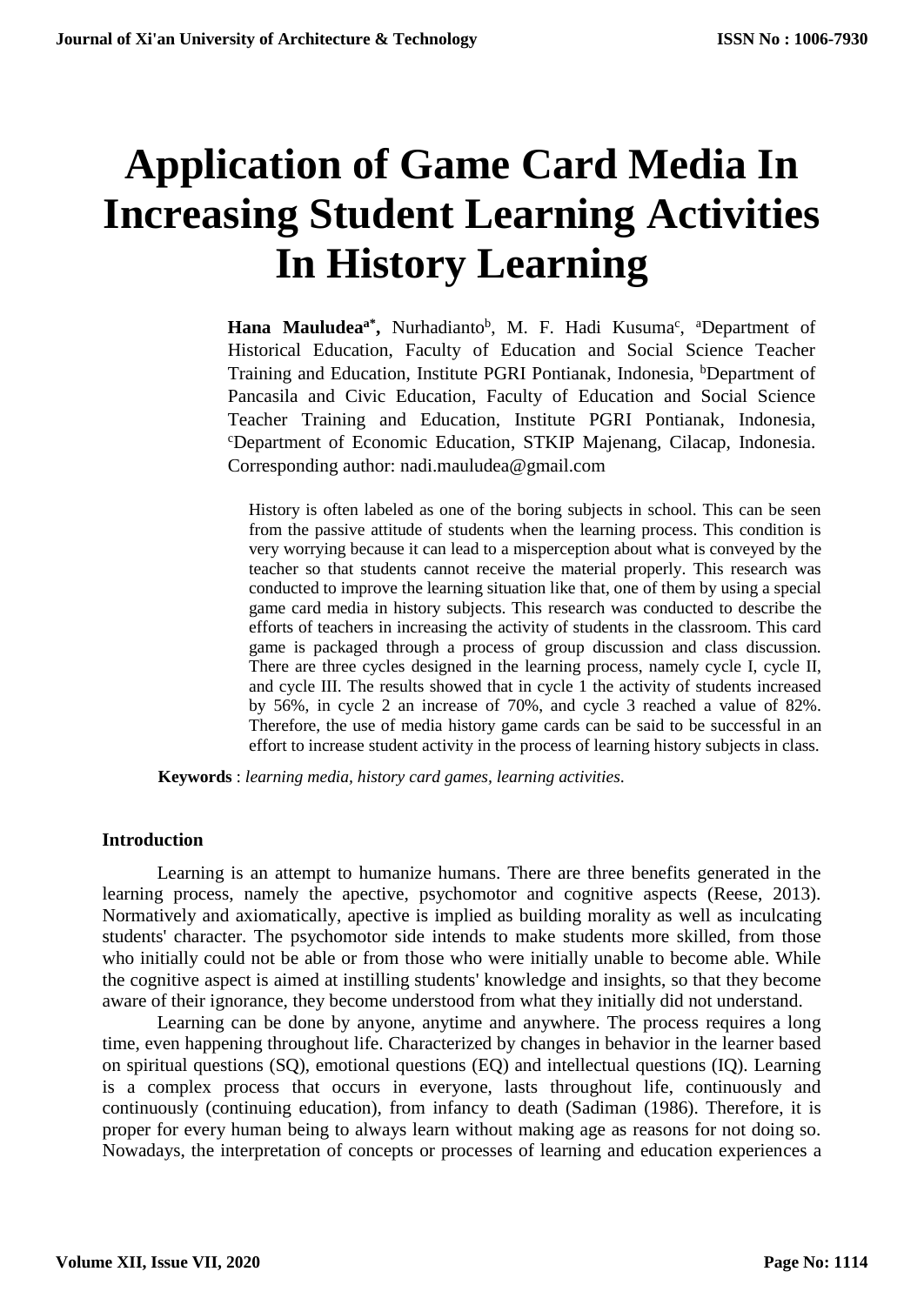shift in meaning. The learning process can only be done at school, even though the learning process can also be taken in an informal space (such as courses, training) or non-educational institutions. -formal (such as tutoring institutions, Education Outside the School (PLS), Package A is equivalent to elementary school, package B is equivalent to junior high, package C is equivalent to high school) .The three cannot be separated, especially in meeting lifelong needs, as long as the community exists. acquiring knowledge, skills is not enough only through formal education, but through non-fo education informal or informal. Therefore, knowledge and skills will be fully integrated. On the other hand, formal education will be limited by time and space.

Schools as formal educational institutions, the learning process in it is carried out in stages, structured and systematic (Taraban, Rynearson, & Kerr, 2000). Schools have a great responsibility to realize the ideals of the nation, as mandated by Law No. 20 of 2003 concerning the national education system. It is said that national education functions to educate the nation's life, form a civilized nation, cultivate the potential of students so that they will become superior people: who believe in God, have noble, creative, independent character, so that they become democratic and responsible citizens.

The learning process is closely related to learning activities. The activities of students in the classroom become an important core of the learning process carried out well (Engeström, 2001). In addition, it also refers to the curriculum of the results of government political policies in which contains the educational objectives themselves (Nasution, 1986). The success of the learning process in formal education in schools is determined by several interrelated factors. These factors include: the existence of educational goals, competence of educators (teachers), the media and learning models used, evaluation tools (Bernstein, 1975). Thus, the learning process becomes a series of activities that affect the learning outcomes themselves.

About history subjects at school. There is a kind of lack of interest of students to follow their learning (Boadu, 2015; Marta and Situmorang 2019). They assume, history lessons are no more than memorizing the names of characters, the year events occur or other factual events (Roth and Lee, 2007). That becomes a problem in the lack of students' interest in history subjects. This fact is almost happening in many schools in Indonesia. This means that this has become a very serious problem. Why is that? Once again, in part because history learning is emphasized on factual issues. Then it becomes deemed unimportant for students. Moreover, it is not directly related to their daily lives that tend to think more real, consumptive and instantaneous (Sadiman, 1986).

Other problems that constrain the lack of interest in history lessons in schools are caused by the lack of teacher competence in managing classes, such as lack of imagination, lack of insight, the media and learning models used, as well as a tendency to be less attentive to global phenomena or those that occur in the environment ( Cole, 1988). These problems make history learning far from the lives of students (Gemini and Fitriani, 2016). Several problems were found which made the learning process in the classroom less effective. First, learning activities in the class are less active, characterized by a lack of activities asking, responding, or answering questions from the teacher. The learning process is still centered on the teacher. The teacher as the main source of learning. On the other hand, students are only listeners, without good responses. As a result, the learning process runs poorly and rigidly. Second, when learning takes place, some students seem to have their own activities outside the teaching-learning process in the classroom. For example, there have been found students who are "busy" themselves doing activities outside of learning such as drawing, joking, chatting or doing other tasks. Third, the lack of use of instructional media by teachers. The pattern of teaching still tends to be conventional. In other words, only sourced from textbooks. This causes history learning in the class to be less effective than in other classes. Whereas learning media actually becomes a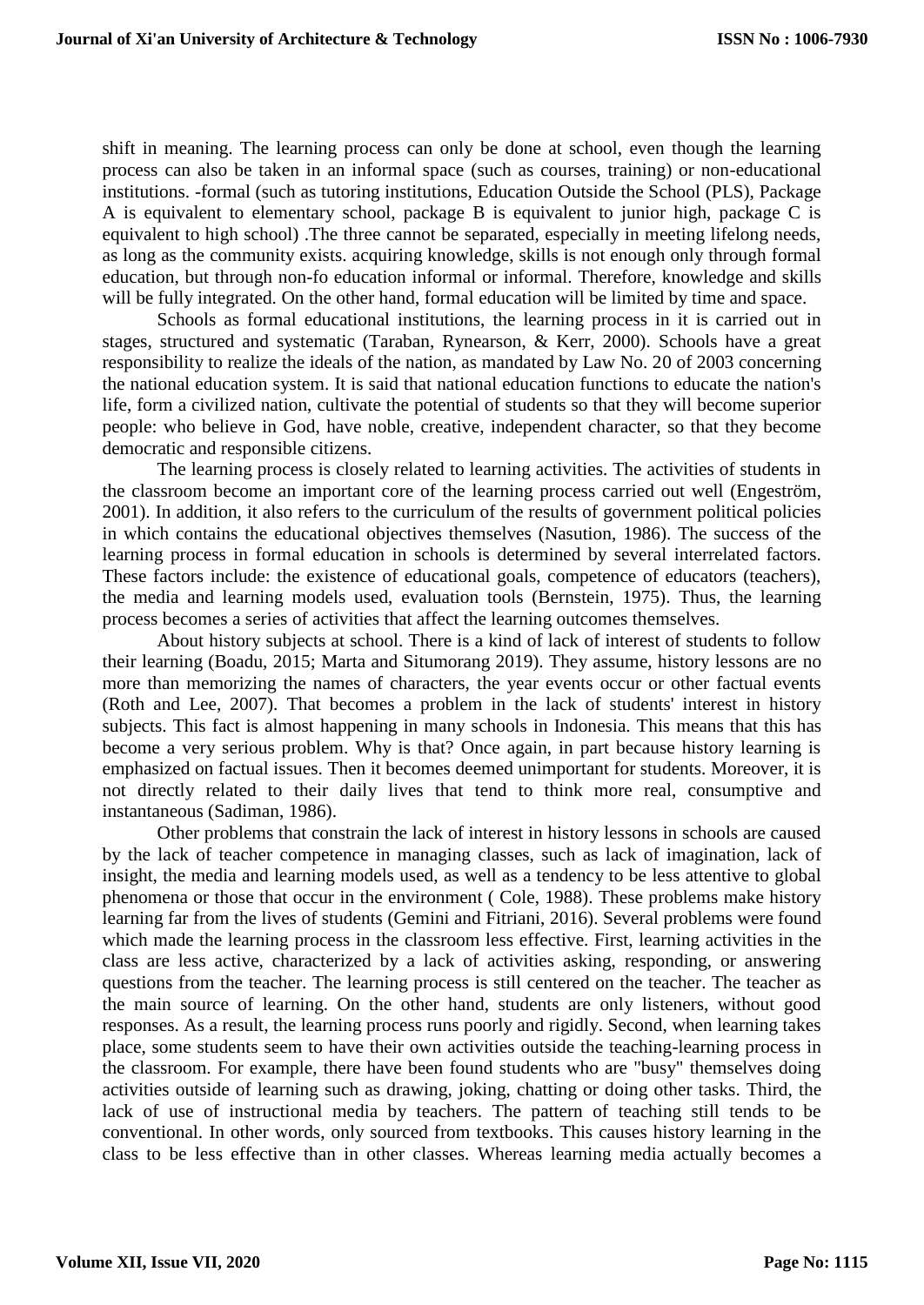means of connecting between teachers and students in the learning process (Peruski and Mishra, 2004). Reinforced by Munadi (2008), learning media as a channel for teaching messages are planned planned by the teacher. With a view to facilitate the delivery of material to students.

The use of instructional media in teaching history is expected to make it easier for students to accept or understand each of the history lesson material (Klein, 2005). Because the media has an important meaning in the learning process. The learning media used correctly will determine the success of a process (Wena, 2013; Walker, 2012). Sadiman (2009) revealed that learning media as a tool that is able to overcome problems in learning, such as differences in learning styles, interests, level of intelligence, limited senses, disability, geographical conditions, distance and others (Yamin, 2013 Ziori & Dienes, 2008). The use of instructional media makes it easier for teachers to deliver lessons to their students so that students participate actively in the learning process in class (Nardi, 1996). The learning process and success of students shows a real difference between learning supported by learning media rather than without using media (Sudjana, 1995). The use of learning media will facilitate the process of delivering lessons to the students so that students actively participate in the learning process in class.

# **Research Method**

The method used in this research is classroom action research. Wiriaatmadja (2014) explains that classroom action research is research that combines research procedures with substantive action. An action carried out in inquiry discipline, or an attempt by someone to understand what is happening, while being involved in a process of improvement and change. Thus, the use of classroom action research looks like there is an attempt to test the assumptions of educational theory in practice in the classroom or also to implement school policies.

| <b>Score</b> | Category  |
|--------------|-----------|
| <50          | Not good  |
| $50 - 65$    | Cukup     |
| $65 - 80$    | Good      |
| $80 - 100$   | Very good |

**Table 1** Rating Score Classification

The subject and location of the study were conducted at one of the high school in Pontianak City. Participants involved were students, as many as 32 people, consisting of 18 female students and 14 male students. The level of student motivation in the experimental group was explained through descriptive statistics from the results of the pretest and posttest which consisted of the mean (mean), highest score (max), lowest score (min), standard deviation, frequency distribution and graphical data presentation. This study applies a class action research model adapted from Kemmis & McTaggart. Meanwhile data collection is done through interviews, documentation studies and test results. Teaching activities are divided into three cycles. Each cycle consists of four components, namely the stages of planning, action, observation, the last reflection or evaluation (Borg & Gall, 1983). Indicators of success in accordance with the ultimate goal of this study is to examine the extent of student learning activities in the class. It is seen from the aspect of increasing visual activity, listening activity and verbal activity. These indicators are categorized in Table 1.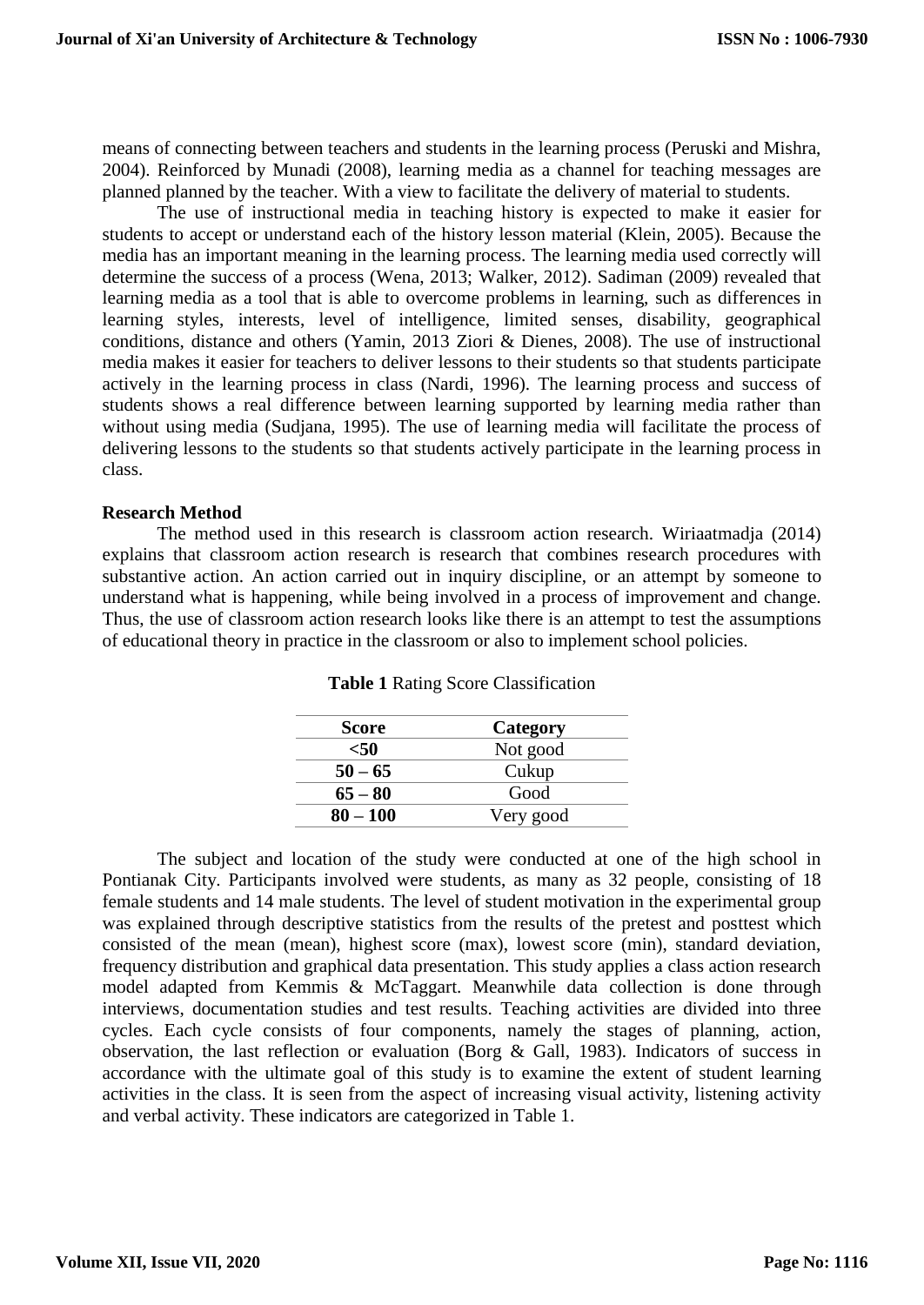#### **Results and Discussion**

The teacher starts learning by writing down the subject or theme of learning and the main points that will be discussed at the teaching and learning meeting. Then the teacher begins to explain the learning objectives, followed by explaining the subject matter to be delivered. The learning process activity ends with an evaluation in the form of a test as well as question and answer for the material that has been presented.

The application of learning media is based on observations of the implementation of learning activities with a focus on evaluating the activeness of students both during group discussions and class presentations. The result, overall, the activeness of students in the learning process has increased very well between cycle I, cycle II and cycle III. Learning in accordance with what is expected in this study, just how the teacher maintains the conditions of learning even more to grow towards a better direction.

The use of media card game learning media in improving student learning activities based on the results of the assessment of five groups. First, group A seems to have become accustomed to working on historical card games. When the group discussion progresses, this group already has their respective parts in working on the historical game cards. This group presentation has shown excellent learning activities. Which, members in this group have realized and implemented their respective roles optimally. This is marked by the presence of students who have the role of explaining the material, there are those who answer each of the questions that arise in turn, and there are those who act as a refutant or also add statements from a group of friends. In cycle I, cycle II to cycle III, group A always experiences an increase in each cycle.

| Group          | Cycle I    | <b>Cycle II</b> | <b>Cycle III</b> |
|----------------|------------|-----------------|------------------|
| А              | 12         | 14              | 16               |
| в              | 10         | 12              | 15               |
| с              | 11         | 12              | 14               |
| D              | 12         | 17              | 20               |
| E              | 11         | 15              | 17               |
| Total score    | 56         | 70              | 82               |
| Maximum score  | 100        | 100             | 100              |
| Categorization | Cukup baik | Baik            | Sangat baik      |
| Percentage     | 56%        | 70%             | 82%              |

**Table 2** Results of Assessment of Active Learning Processes

Second, group B. Learning outcomes from group B seen from group discussion or class discussion has increased from each cycle. Group B is more active in group discussions and at presentations. Even though objectively there is still one student from this group who is still lacking in focus and playing a role in the group. However, in general, the members of this group have done their job well enough so that one person who is less focused becomes motivated and influenced by other friends. In addition, other friends reminded him to motivate him to follow the learning process well. During group discussions and presentations, cohesiveness is very visible from each member of this group. they are able to show their cooperation, for example the division of tasks and roles that are carried out properly and actively. This was demonstrated when presenting the material, answering questions or adding statements from a group of friends.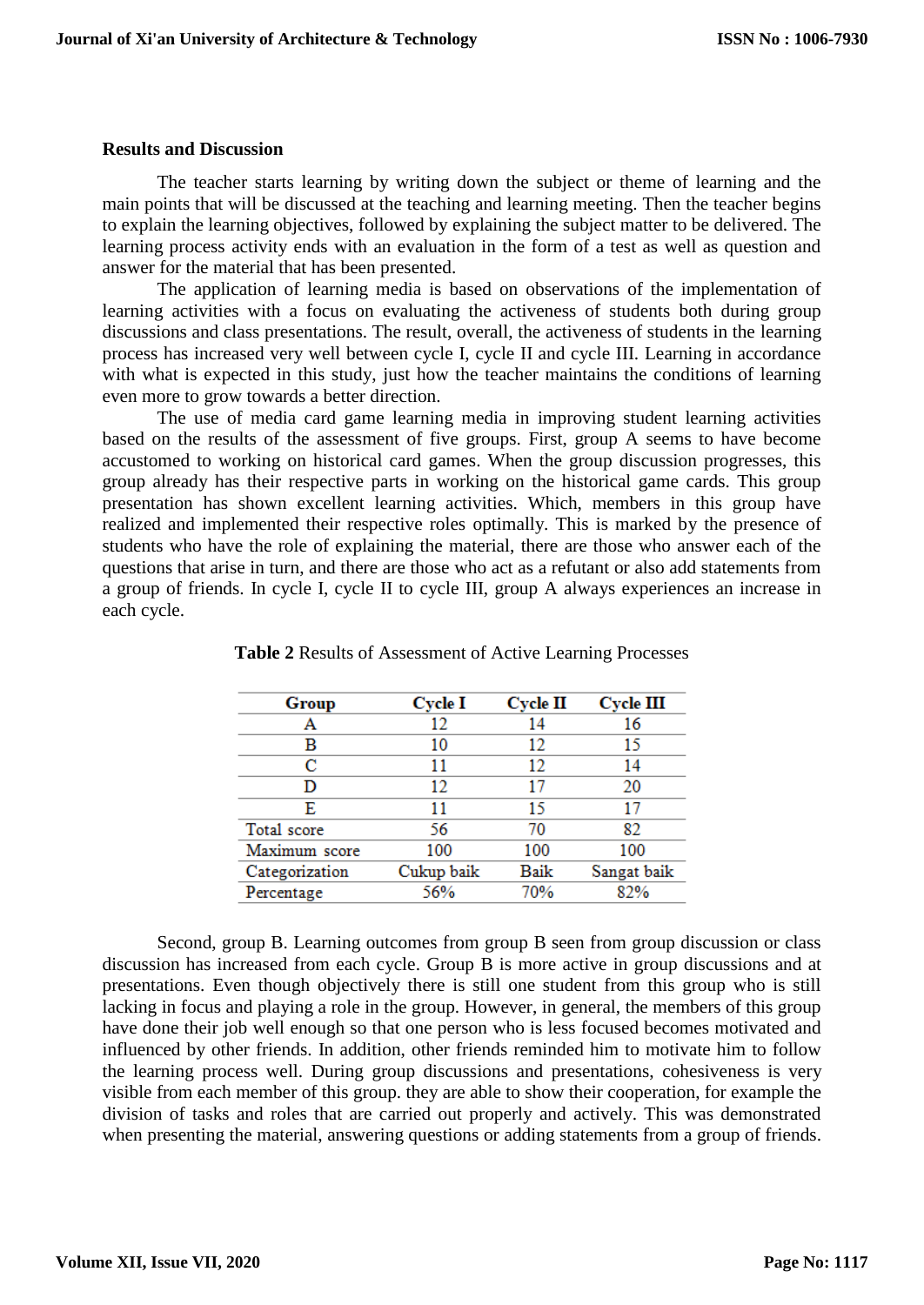Third, group C. as a whole, group C experienced an increase in learning activities both in group discussions, classes or at presentations. The increase continues to move from cycle I, cycle II, to cycle III. Each member of the group is actively involved in the process of group discussion and class discussion. The division of tasks and roles are carried out well.

The increase in students' learning activeness has also increased in students who are grouped in group D and group E. The results of observations and evaluations of the three activities from cycle I, cycle II, to cycle III have increased, especially assessment when the course of presentations, group discussions and discussions the class is going well, interactive and orderly. Even when this group D made a presentation, a quite "critical" question was raised by members of group E. This led to scientific debate. Therefore, this also stimulates members of other groups to take an active part in this discussion either as an addition to statements, respond to or participate in strengthening the answers that have been raised by group D to members of group E. Such learning conditions make the learning process more "alive" again.



**Figure 1** Learning Process Results Graph

The use of historical game card models has to do with efforts to increase student learning activeness very successfully and appropriately used as learning media. That success can be seen from the results of the learning assessment on the action cycle III. The results can be classified as very good or very satisfying compared to the previous cycles between cycles I and II. In cycle III, the average number with a score of students reached 32.5. In the course of group discussions, students are more active in working on historical card games. As if the students are already accustomed to having group discussions using historical games as supporting media. The presentation went well and in an orderly manner. Each group explained the material then continued to the interactive question and answer section. There are students who actively give questions, answer questions, respond and also reinforce statements and so on.

Thus, learning patterns in the classroom are no longer centered on the teacher but on the students themselves. The history media card game learning media is able to foster history learning that is fun, "lively", dynamic and directed by fully involving students actively. By doing so, it is hoped that learning patterns like this are also expected to be applied in other subjects so that it can create an effective learning environment and learning objectives can be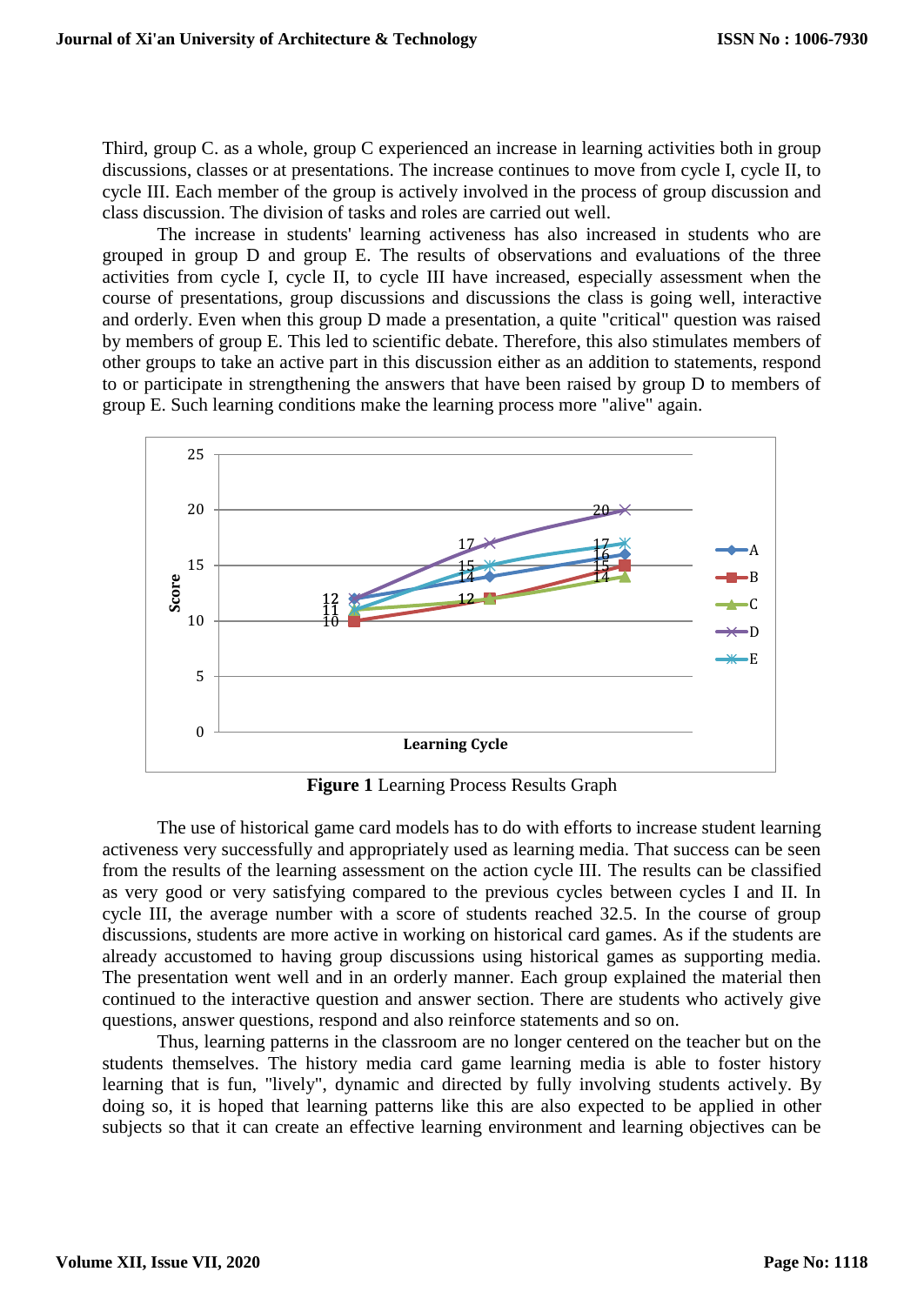achieved well and as expected. Following are the results of the assessment of overall student learning activities, shown in Table 2.

In Figure 1, an increase in learning activities in each cycle. Increased learning activity that penetrated all groups consisting of five groups. It happened from the first cycle to the last cycle. Of the three cycles, none of the groups experienced a decline. However, although all groups experienced an increase from cycle to the next cycle, the rate of increase of each group varied from the first cycle to the next cycle: there was an increase slowly, some were quite significant. Meanwhile, generally, overall students in the classroom, the magnitude of the increase in learning activeness from the first cycle to the second cycle is 14 points (56-70). The second cycle to the third cycle increased by 12 points (70-82). From the data above, it is explained in more detail, as follows: cycle I, the average value of students' learning activeness in class is 56 out of 100 points (56%). In cycle II the average value is 70 out of 100 points (70%). This means an increase of 14 points or 14%. From cycle II to cycle III increased by 12 points or 12%, from 70% to 82%. This shows that the use of media cards for learning history games is successful and is able to be a tool to increase the activity of learning history of students in the classroom. Even so, it must be stated that this learning media in reality still has obstacles in its application. Some obstacles are like this: (1) Availability of time. The availability of time is relatively short (1 hour x 35 minutes), so the learning process is not fully conveyed in detail. Moreover, the allocation of history lessons at the high school level is only available 2 hours per week. And also, generally, in high school the allocation of 1 hour lessons ranges from 45 minutes. (2) Students are not accustomed to using this kind of learning media. At the beginning of the activity, in the first cycle, some students still looked confused. However, this obstacle does not greatly affect the effectiveness of learning, because it can be quickly resolved based on the results of reflection and evaluation conducted by researchers in each cycle. The second obstacle is only temporary and in the beginning, because it is only a matter of time to adapt.

# **Conclusion**

Based on the results of this study, it can be concluded that the use of this historical game card learning media has succeeded in solving problems that occur in class while learning history. Through the use of this learning media, the learning activeness of students in following the history learning process is increasing, so that the learning process is not only centered on the teacher, but students are actively involved in the learning process in class. It can be said, the activeness or learning achievement of students, much depends on the way teachers manage class. Of course, in its application, the design needs to be made in advance adjusted to the purpose of learning history itself, in addition to adjusting the subject matter to be conveyed. This is because not all historical material is effective and appropriate when it is delivered using the history game card learning media. For this reason, it is hoped that the learning media of historical card games will become a new way of learning models for historical subjects. So the learning process becomes meaningful and right on target. On the other hand the use of these media can undermine the notion that learning history is not one of the saturating subjects which is also boring because there is an "game" element in the learning process.

# **Acknowledgements**

The researcher would like to thank Lembaga Pengelola Dana Pendidikan (LPDP) Indonesian endowment fund for education, Finance ministry of Indonesia for supporting this research.